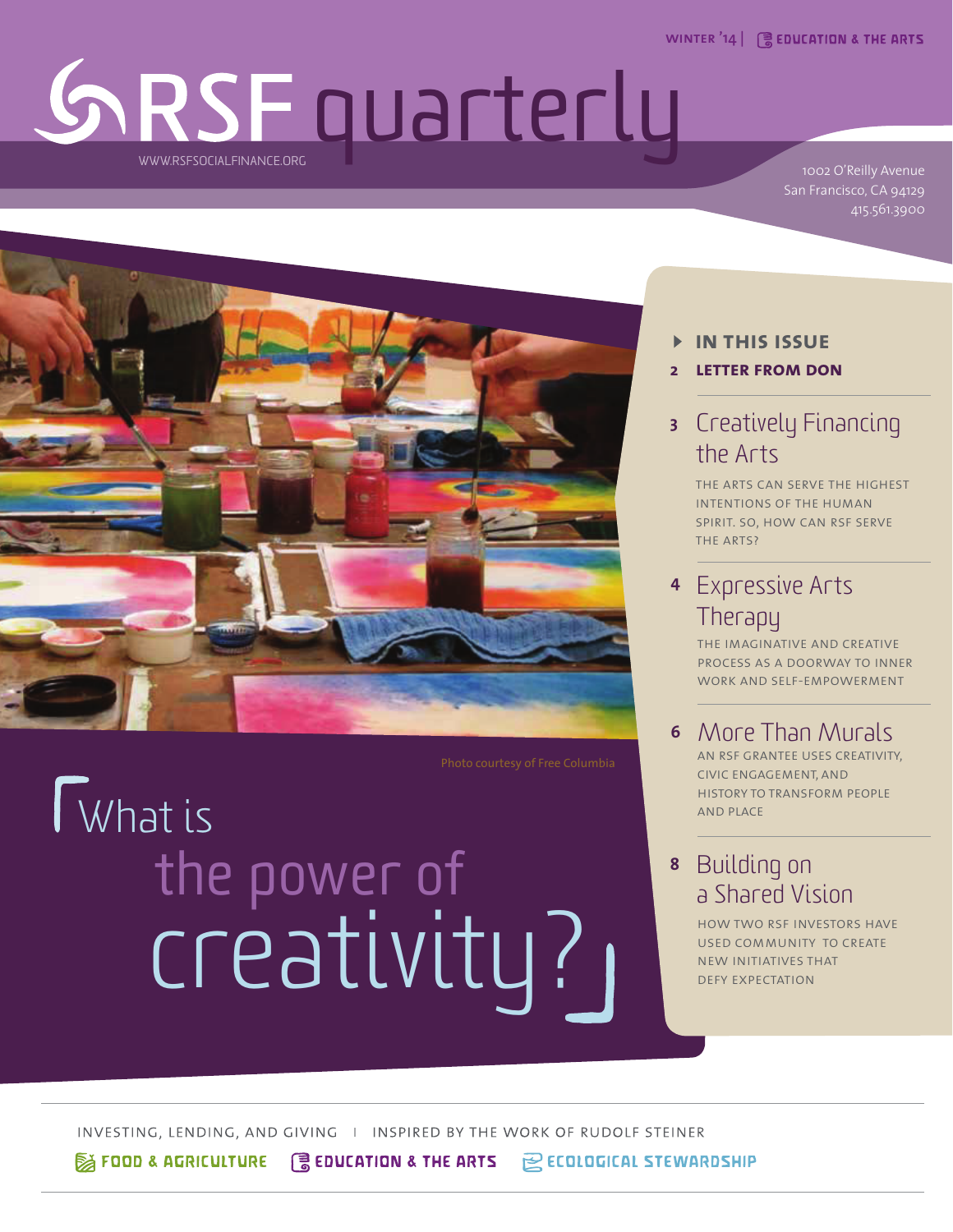

## **LETTER FROM DON** The Art of Finance

Dear Friends,

This quarter we are celebrating the importance of the arts as a healing process. Cultural activities play a vital role in everyone's lives, whether it is listening to music, reading a book, or dancing the night away. It is how we renew ourselves, learn to see other perspectives, test ourselves, and feel in many ways a part of a world that is interconnected.

Arts and education have been a core focus of RSF's work since our revitalization in 1984. We understand what makes schools work and what makes cultural organizations flourish, as well as the inherent challenges they face. Such organizations rely very heavily on the support communities they develop around themselves. The core of each of those communities forms around long-term relationships based on shared values.

Relationships are at the center of our work in finance as well. One could say we are changing the culture of money in the ways we bring our community together at convenings such as our pricing meetings, and through our approach to building transparency into our financial transactions. Along the way, we have learned valuable lessons from many of the cultural organizations we fund, in particular, understanding how people connect when there is

a shared mission, purpose, and ownership. We have also been witness to new frameworks for engagement, and seeing how transformative the experience of connecting investors, donors, and borrowers can be when each party's success depends on a meaningful and fair outcome. As we cultivate this level of shared understanding in a community, our hope is that our interdependence becomes visible and that each person feels a part of having created it. For us, the art of finance is how we build community.

In reading these articles, we hope you get a sense for the scope of our work in Education and the Arts.

And we hope you enjoyed a peaceful holiday with lights of the season and some time to reflect on all the good work going on in the world, which we are honored to be a part of in partnership with you.

All the best,

Don Shaffer, President & CEO

### **2013 EDUCATION & ARTS HIGHLIGHTS\***

Number of Grants: 278 Grants in Dollars: \$4.3 million Percentage of Total Grantmaking: 38% Number of Loans: 9 Loans in Dollars: \$11.7 million Percentage of Total Loans: 49%

\*Data based on year-end estimates. Stay tuned for the 2013 Annual Report for final results.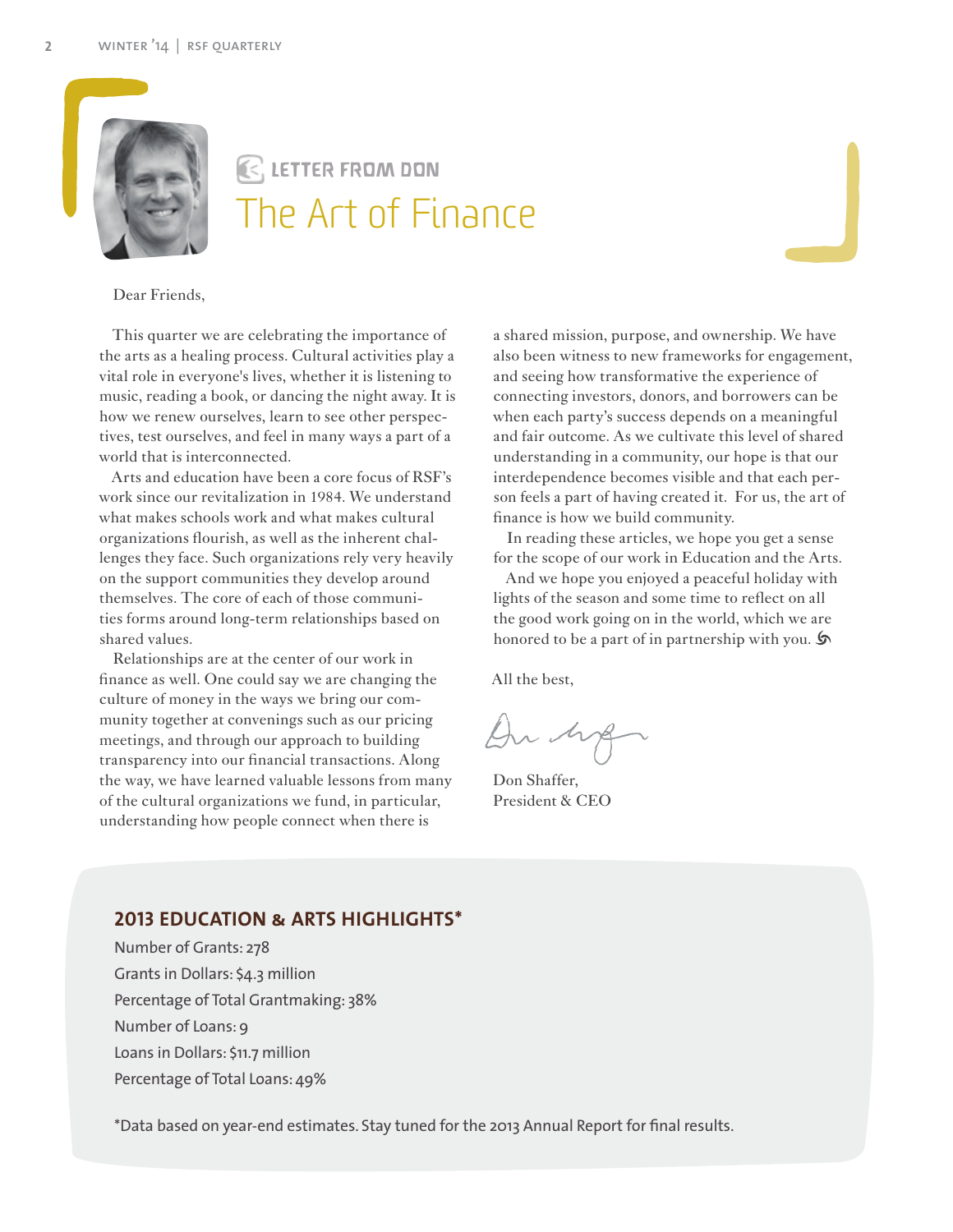

### **INSIGHTS**

## Creatively Financing the Arts By Reed Mayfield, Lending Associate

Can you recall a moment when a song, a painting, a dance, or a theatrical performance moved you deeply? If you can, perhaps the experience caused you to gain a new or different emotional awareness. The arts have a unique ability to transcend age, socio-economic status, geographic location, and ranges of personal experience. The arts can simultaneously facilitate an artist to produce their work and a patron to enjoy the

experience, piece, or production; the arts can also create economic value. Art promotes creativity, expression, identity, innovation, and aesthetics. These things are what we typically associate with the arts. What is less understood, however, is the multidisciplinary impact the arts have on social development, learning, and

Art promotes creativity, expression, identity, innovation, and aesthetics. These things are what we typically associate with the arts.  $\blacksquare$ What is less understood, however, is  $\overline{\phantom{a}}$ multidisciplinary impact the arts the multidisciplinary impact the arts have on social development, learning, and the economy.

the economy. These three aspects are at the heart of what RSF focuses on through its lending activity to arts organizations, and they are the indicators of RSF's values—the arts can serve the highest intentions of the human spirit.

Art takes many forms, and there are many types of organizations that foster the arts through their programs and services. RSF is committed to supporting those that promote creativity, spiritual awareness, and provide community to people of all backgrounds. Specifically, we fund organizations that contract directly with schools or community-based organizations; provide support systems for artists, or arts organizations; and facilitate the economic prosperity of the arts.

Non-profit arts organizations face several challenges to reaching financial sustainability. In particular, these organizations have historically relied heavily on foundation and individual giving. According to a  $\longrightarrow$  Continued on page 10

2012 report from The Stanford Center on Poverty and Inequality, the recent recession contributed to a 10.9 percent drop in individual giving between 2007 and 2010. Another financial issue art organizations face is the reimbursable grant format: an organization must incur the expenses related to the programming before a grant is awarded. This form of grantmaking can cause strain on the cash flow of an organization, and make it hard to

> meet overhead responsibilities, let alone budget for program growth. Arts organizations also tend to have untraditional assets such as contracts, incoming grants, or pledges, which may limit access to credit for growth or operations.

With a strong history of supporting the arts and an understanding of how non-profits work, RSF is uniquely positioned to address these financial challenges. In particular,

RSF is able to provide critical financing for working capital, facilities renovations, construction projects, or acquisition of space—financing that arts organizations often could not receive from conventional lending institutions. RSF is able to do so by employing innovative financing structures. For example, for working capital needs, RSF is able to offer a Grants Receivable Line of Credit. This entails looking at a forward rolling year of confirmed grants and making funds available based on this total. This gives an organization access to capital when their cash flow may otherwise be strained by inconsistent funding and reimbursable grants. In other cases, some financing needs are addressed by Pledge or Guarantee Loans where the organization's community participates by providing the assets necessary to secure a loan. This creates a strong financial relationship that involves organizational leadership, beneficiaries or customers, and donors.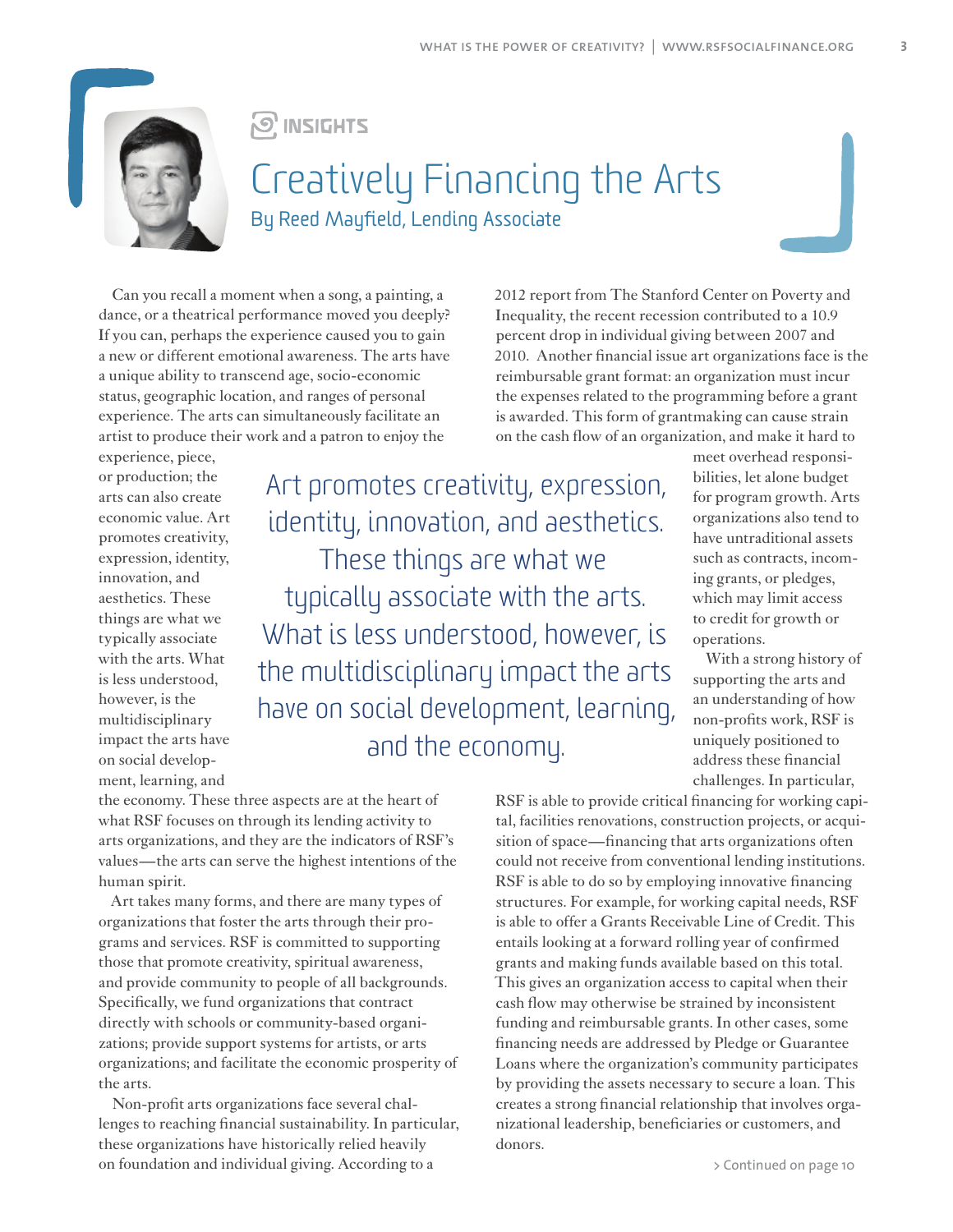

### **GUEST ESSAY**

## Expressive Arts Therapy: Responding to Traumatic and Emotional Experiences By Denise Boston

As a society, we have come a long way in the field of mental health over the past few decades. Improving the treatment and quality of life for individuals who live with serious mental illnesses as well as people who struggle with traumatic life events such as hunger and food insecurity, violence, cultural stigmatization, and social trauma, has been at the forefront of the work of many healing practitioners and therapists all over the world. The expressive arts therapy field specifically, has given increased attention to cre-

ative and liberatory approaches to health, wellness, and trauma intervention.

Expressive Arts Therapy (EXA) integrates a range of arts modalities in the service of mental health and self-actualization. EXA therapy prac-

The body, mind, and in some cases, spiritual experience allow participants to articulate their feelings aesthetically when words are inaccessible and inadequate.

titioners have a wealth of aesthetic options to draw upon—music, visual arts, dance/movement, photography, creative writing, singing, storytelling, drama, poetry, and indigenous rituals. Through the creative process, clients and/or participants have the opportunity to explore and potentially transform emotional, social, and relational issues; identify patterns of personal success; and experience new and innovative insights.

Expressive arts therapists grounded in culturally sensitive and liberation psychological approaches ones that aim to actively understand the psychology and social structures of oppressed communities—use the arts as a means of understanding and collaborating with children, youth, families, couples, and individuals dealing with varying degrees of threats that hinder self-actualization and a path to wholeness. Expressive arts processes in counseling and group therapy have been used in a variety of settings including, but not limited to, hospice, youth residential facilities, and homeless shelters.

One particular health challenge that therapists and counselors worldwide are currently being exposed to is emotional and psychological trauma. Environmental-contextual conditions such as chronic violence, bullying, human trafficking, abject poverty, war, and post-traumatic stress disorder, have necessitated an authentic and empathic therapeutic presence and practice with victimized populations and trauma survivors. An expressive arts-based approach has been effective in the treatment and intervention of

> trauma recovery, because an imaginative and creative process is a doorway into self-reflective inner work and self-empowerment. The body, mind, and in some cases, spiritual experience allow participants to articulate their feelings aesthetically when words are inaccessible and inadequate.

Arts approaches used in the therapeutic setting are a powerful, sacred, and evocative tool for healing. The work of the therapist in this context is to increase hope and motivation, and create enough safety that the participants can become aware of their own agency and strengths.

In my work as an EXA educator and registered drama therapist, I have facilitated workshops and training sessions in collaboration with communitybased service providers on the concept of arts, healing, and social consciousness. For more than a decade, my programmatic and research interests have been in the area of African American community mental health. African Americans are often at a socioeconomic disadvantage in terms of accessing mental health care and culturally sensitive counseling. Much of my work has been conducted collaboratively with community organizations and schools, and is aimed at promoting positive youth development by increasing cultural values and presenting an expressive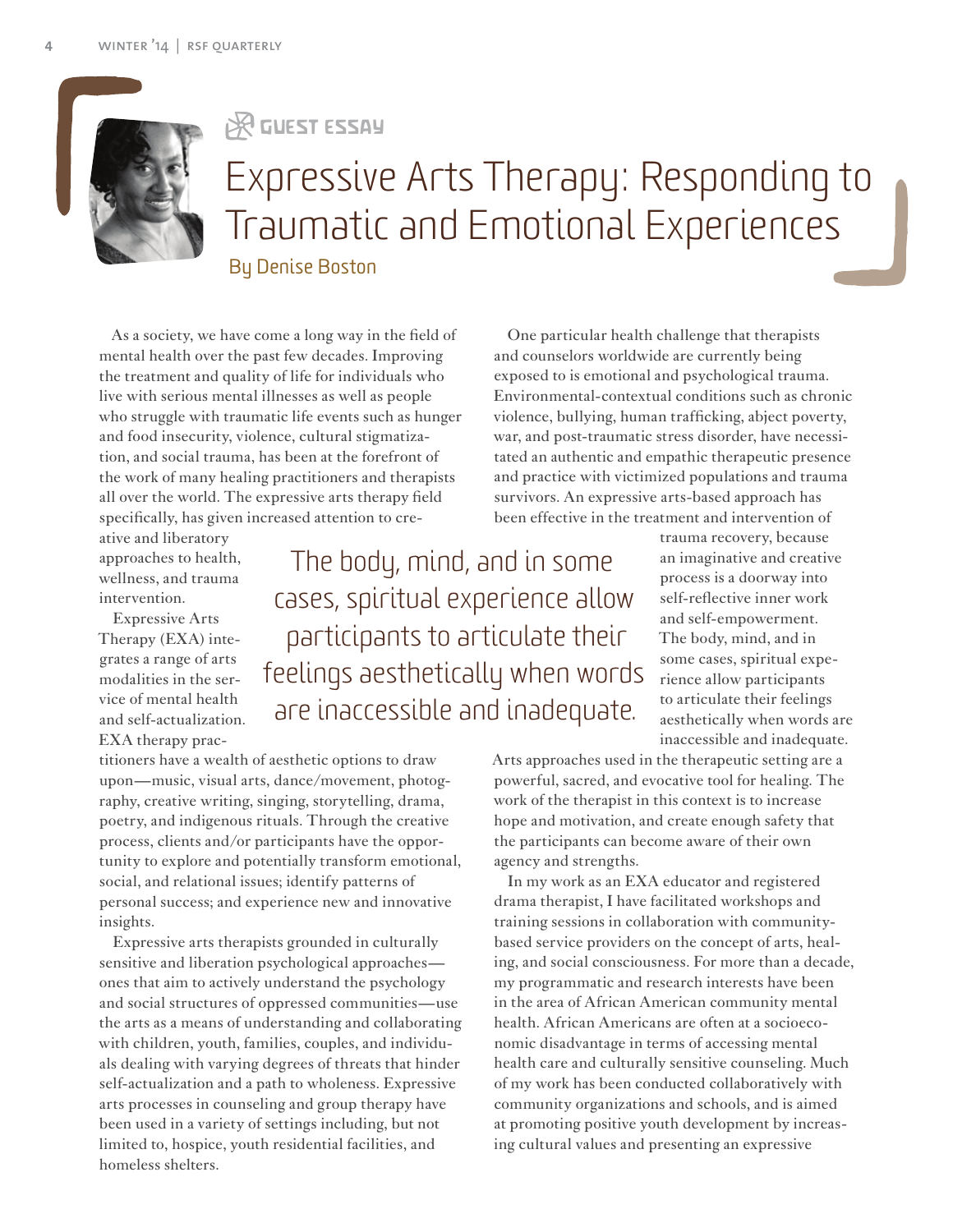arts caring approach for traumatized children and adolescents of African descent. The cultural-based research in the African American community has incorporated the use of drama, storytelling, dance, spoken word, and drumming to redress the disparities defined by historical trauma and the systematic loss of culture and self-identity. The data gathered through these projects have provided an important glimpse into the vulnerable and alienated voices of young people and the outcomes has indicated the positive and healing effects of expressing one's truth.

A memorable moment, which demonstrates the power of arts-based intervention, is an experience I had with an 18-year-old African American man by the name of Kevin (not his real name), who had been trapped in the criminal justice system most of his life. He participated in an expressive arts workshop that I facilitated for males living in a residential group home in Arlington, VA. As they entered the arts room, the young men were welcomed to the setting with the music of Tupac Shakur, a famous rap artist at that time, as well large pieces of paper and an assortment of colorful art materials. I instructed the group to allow the lyrics and the rhythm of the music to inspire them to create a collage that represented their stories, thoughts, and dreams. At first, Kevin was reticent and skeptical of this unfamiliar situation and stood with his arms folded, disconnected from the group. I did not intercede, but kept an eye on him as I moved around the room checking on the progress of the other teens. He stood for a while listening to the music, and then something moved him. He picked up the large oil pastels and immersed himself in the creative process. Once he completed one collage he approached me and asked if he could do another. In the two and a half hour session, he had the opportunity to channel his anger, trauma, and loss into two powerful, provocative works that represented his story. At the conclusion of the session, Kevin rolled up his work and left the room a different person than who he was when he walked in. I stopped Kevin on his way out and shared with him how moved I was by his work. I wanted him to know "I see you". We both shared a special transitional moment—never to see each other again. It is moments such as this that demonstrate the transformative and healing potential of the arts.

As a little girl growing up in Baltimore, MD, I loved using dance, music, reading, and dramatic play to express myself. At the age of twelve, I was diagnosed with juvenile rheumatoid arthritis. Bedridden with

my knees filled with fluid, swollen, and painful to touch, I spent months in the hospital unable to be the energetic and vibrant child I was known to be. What I owe my recovery to was a supportive family and community, and my creative resources. I used movement and dance as my physical therapy to strengthen my inflamed limbs; and music to heal the sad places deep inside. It was from this traumatic childhood experience that I found my calling and a path to the creative exploratory process. I uncovered something profound within my spirit, and my quest for optimal health and wellness strengthened my love and compassion for others dealing with various aspects of pain and suffering.

I am appreciative of my arts-based practice and journey and will continue to use the arts with people who live within intersectional situations; race, gender, class, and sexuality. This year, I have been invited to go back to my birthplace and to Washington, DC to promote the healing arts and provide training to mental health professionals working with children and families in traumatized environments. It is inspiring to connect with local people and plant the seeds of the arts in their promising communities and to imagine a thriving untraumatized world together.

#### **denise boston**

is an Associate Professor in the Expressive Arts Therapy Program at the California Institute of Integral Studies (CIIS). Dr. Boston was an actor and served as a director and drama teacher prior to her career as a psychology educator. Her arts-based teaching experience spans working with children, youth, families, and individuals in marginalized communities as well as at cultural centers such as the Kennedy Center, Baltimore School for the Arts, and Arena Stage-Living Stage Theatre Company. Dr. Boston received her BFA in Drama from the University of North Carolina School of the Arts, a MA in Counseling and Psychology from Goddard College, and a PhD in Counseling Psychology from Walden University. CIIS is an RSF borrower.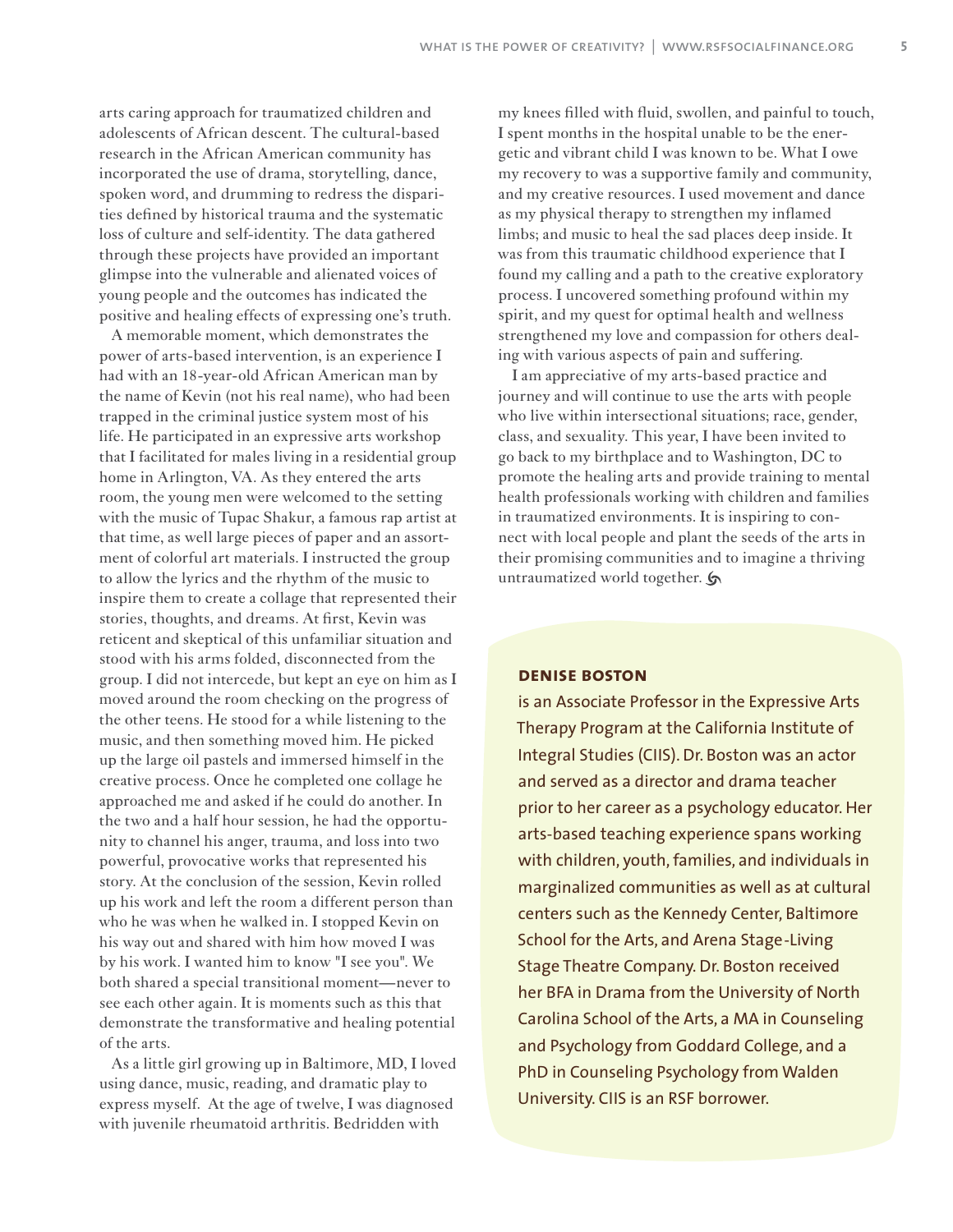

## More than Murals By Megan Mendenhall, Communications Assistant

**IMPACT STORY** 

A decade and a half ago, four graduate students from the University of Texas started with a small idea: to use the arts to support youth development. From this inspiration, they created the Theater Action Project, an interactive violence prevention program that offered drama-based activities to help youth deal with social issues. In 2003, with the addition of now-Executive Director Karen LaShelle, a new team developed dozens of additional programs that incorporated more art forms and creative means—puppetry, parades, filmmaking, drumming, mural arts—and the organization was eventually reborn as Creative Action. Today, Creative Action is Central Texas' largest provider of afterschool programming, arts enrichment, and character education, serving 18,500 youth annually.

Since its founding, Creative Action has ignited and supported the academic, social, and emotional development of over 100,000 young people in Central Texas. By providing youth with hands-on programs that utilize art-making, team building, and creative problem solving, Creative Action offers a fun and engaging way to equip children and teens with important life skills.

"In the wake of rising incidents of school violence and bullying in the late 1990s, Creative Action was formed to help give young people opportunities to develop stronger social and emotional skills," says LaShelle. "In order to succeed and thrive, students need an opportunity to develop what I call twentyfirst century skills: empathy, creativity, appreciation of diversity, critical thinking, leadership, and job training."

These skills help define what Creative Action calls "4C" students: creative artists, courageous allies, critical thinkers, and confident leaders. These transformative qualities are what drive the development of the organization's programming as Creative Action continuously seeks to fully engage young people. Patrick Torres, Middle School and High School Program Director at Creative Action, explains, "For us, art is a pathway for personal development, and our mission to

empower young people to become 4C students is what informs Color Squad's impact on both individuals and communities."

Creative Action sets itself apart by creating programs with a dual mission: to inspire youth to become 4C students while also transforming the world around them. This past summer, the organization initiated Color Squad, a project that provides aspiring young artists with opportunities to work with professional artists to install murals that renew public spaces. Youth, ages 14-20, deeply engage with the city and its history, and build important social and emotional skills as they remake neglected spaces into places of beauty, reflection, and inspiration.



Color Squad partnered with local artist Todd Sanders to restore this iconic mural, originally painted in 1998. Photo courtesy of Todd Sanders

"Color Squad is unique because of the way it uses the arts as a tool for both youth development and civic engagement," notes Torres. "Not only does the program transform participants into 4C students, but it also transforms neighborhoods and communities. It shows how art can impact people and place."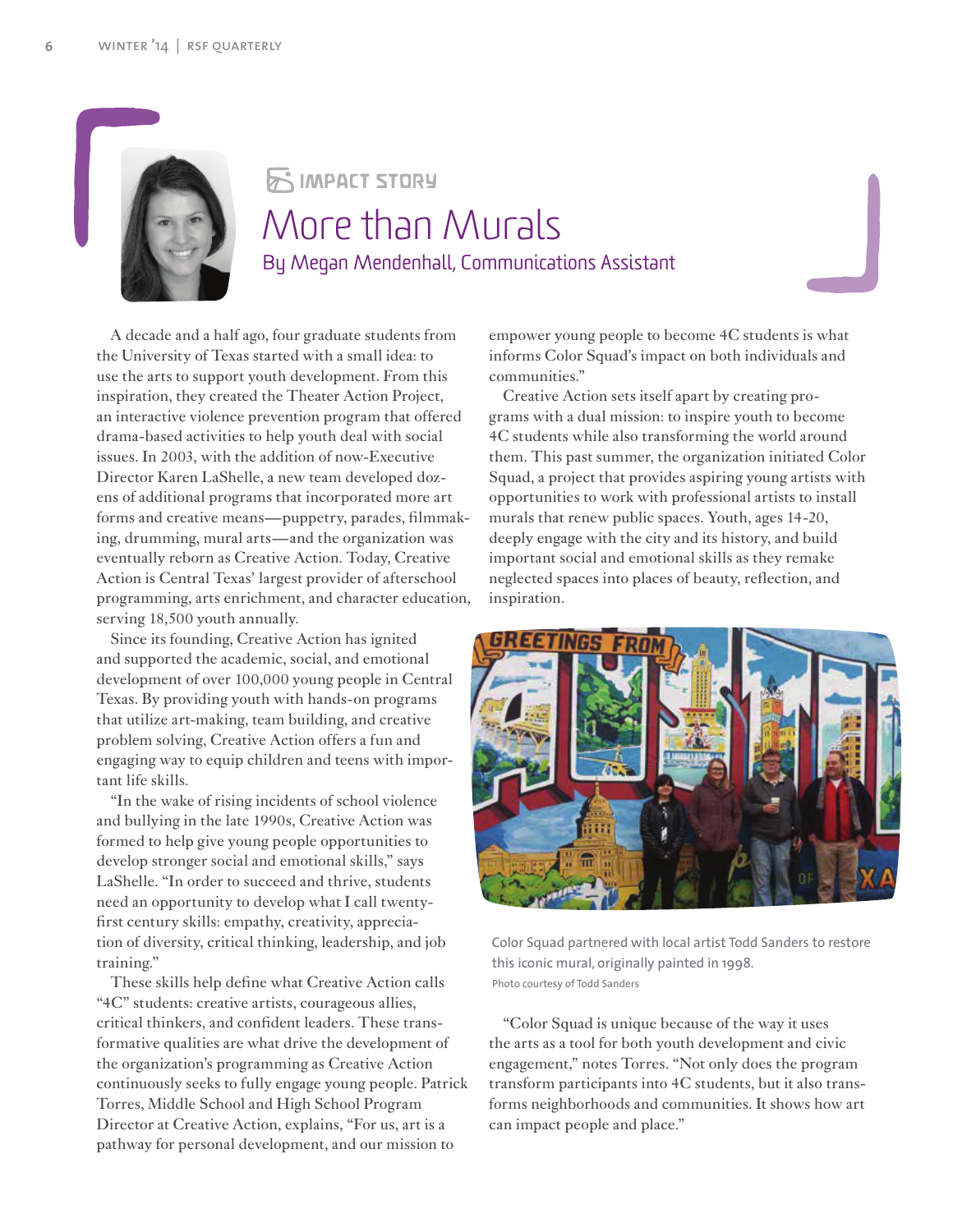Creative Action's teaching artists guide and mentor a team of 25 teens over the course of a semester to install murals that elevate and illuminate historically underserved neighborhoods. At the beginning of the project, teens conduct extensive research to identify neglected spaces that could benefit from beautification and place-making. Through interviews with key players in the community, as well as library and online research, the team investigates the space with an emphasis on history, community aspirations, and current challenges.

"For Color Squad, painting a mural isn't just about creating a picture; it's about community engagement, creating a shared space, discovering oneself and one's city," Torres explains. "We see in-depth research and connecting with the community as vital to the artistic process."

Once the team has fully explored and understood the community, they design and construct a mural and a related public arts project. The project culminates with a public reception to celebrate the artwork, artists, and local community.

In May 2013, RSF Social Finance (RSF) gave a Seed Fund grant to Color Squad to provide 25 youth stipends for its first full year in operation. The intention of the Seed Fund is to support new initiatives with small, but catalytic grants. RSF received 160 applications for the 2013 cycle and Creative Action was one of eight organizations chosen to receive grant funding.

"Creative Action's Color Squad stood out amongst other applicants because of the community involvement component," explains Ellie Lanphier, Program Associate of Philanthropic Services at RSF. "This project includes co-creation and celebration with the local neighborhood, which showed a high level of dedication and willingness to dig deeper into the true needs of their community."

This past summer, Color Squad implemented their pilot program: creating signage for an East Austin food truck, Tony's Jamaican Food. The Color Squad team partnered with neon artist and professional signmaker Todd Sanders of Austin's Roadhouse Relics. Sanders shared his professional expertise and taught the teens how to design and create their own signs. "The highly visible work has already been grabbing attention in the community," says Torres, "and other business owners have been asking about our services."

After the success of the pilot, Color Squad plans to implement two projects a year, engaging 30 youth each semester and providing guest lectures with 15 local artists, designers, and architects throughout the year. In the fall of 2013, they revitalized and restored the beloved "Greetings From Austin" postcard mural, an iconic landmark of South Austin. Color Squad again teamed up with Sanders, as well as the Bouldin Creek Community, to help return the mural to its original splendor.

Next summer, Creative Action will get to work close to home. The non-profit will be relocating their headquarters to the Chestnut neighborhood of East Austin where an innovative redevelopment project is revitalizing this underserved region. This project is a

> Continued on page 10

### **2014 RSF SEED FUND**

The RSF Seed Fund makes \$500 – \$5000 grants to projects that provide innovative solutions to further the field of social finance or to address issues in one of our three focus areas. Although the grants are small, they make a large impact on the projects they support by providing essential start-up capital.

The Seed Fund is RSF's only active discretionary grantmaking program. The fund is advised by a rotating group of RSF staff members who review the proposals and then decide which projects will receive grants. We have been able to make \$12,500 in grants annually thanks to contributions from RSF's donor community. To help RSF continue to operate the Seed Fund, you can make a donation by visiting: **www.rsfsocialfinance.org/donate** 

We will be accepting applications for the 2014 grant cycle until March 15th. To review eligibility requirements and to apply for a grant from the Seed Fund, visit:

**www.rsfsocialfinance.org/seedfundapp**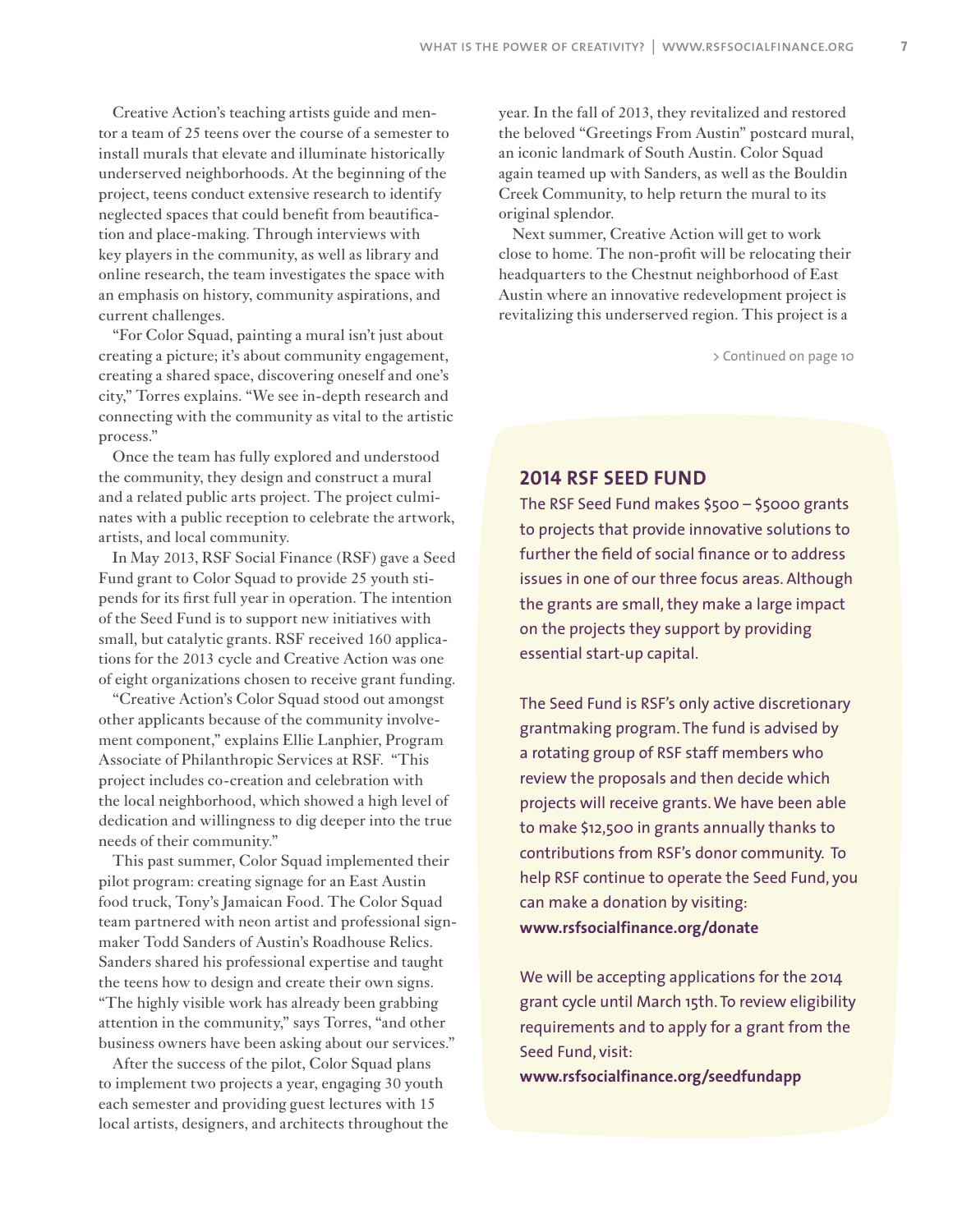

## Building on a Shared Vision *INAI* CLIENTS IN CONVERSATION

Interview with Mark Herrera, Senior Manager, Client Development

Allegra Allesandri Pfeifer transformed a struggling school into the first public Waldorf high school in the nation. Laura Summer runs a successful year-long arts education program that is completely tuition-free. Both women have experience with the challenges of starting new initiatives that defy others notions of normal. In each case, strong communities played a vital role in their success.

**Mark:** Laura what are some of the successful practices you have used in building your community at Free Columbia?

**Laura:** Well, it depends on what you mean by community. We have a small community made up of our students and teachers. Then, there's our supporting community—the people that care about us. These people provide funding and participate in whatever way they can.

 Building community in the two circles is different. In the smaller circle, we take between eight and ten full-time painting students and five to seven puppetry interns for a full-time program, all day long, four days a week. In that community, we're really working closely together. We do biography work. We do group observations of the artistic work. We have a meal together at least once a week. We sing together. We do eurythmy together. All of these things really help to build this core group and a feeling of community.

 Our larger circle extends quite broadly. There's a circle of local people who are interested in the work. They send us donations. Sometimes, they come to a short course. But a lot of them just want this mission to work. And then there are people all across the country, and even in Europe, who are watching out for us. We also have larger public events including an end-ofthe-year arts show, and puppet shows in all the public schools in our town. We hold these events to build our visibility and to give something back to our community.

**Mark:** Allegra, how have you been able to successfully build community at Washington Carver High School?

**Allegra:** It starts with having a successful practice. Having a clear vision and mission that is shared by people is what creates a community.

 I stepped into a community where some of the leaders had grassroots experience and a shared idea of building a public Waldorf high school. My work began with clarifying what this high school would look like.

 One of the communities I work with is the teachers. We meet weekly to do activities like singing, eurythmy, and storytelling so that we can practice elements of Waldorf education together and learn from and about each other. Building a strong working relationship as a faculty was essential so that we could communicate this vision to the larger community.

 And more than half of our students and families aren't necessarily familiar with Waldorf methods. They are involved because Carver is small and safe, and they share the part of our vision that values relationships and human development.



Archery is one of several unique extracurricular programs offered at the George Washington Carver School of Arts & Science. Photo courtesy of George Washington Carver School

 We've done a lot of work in these last six years to build our community of parents and students by celebrating together. A common practice is getting together regularly for events where students perform so that families can live some of the educational experience that their students have had.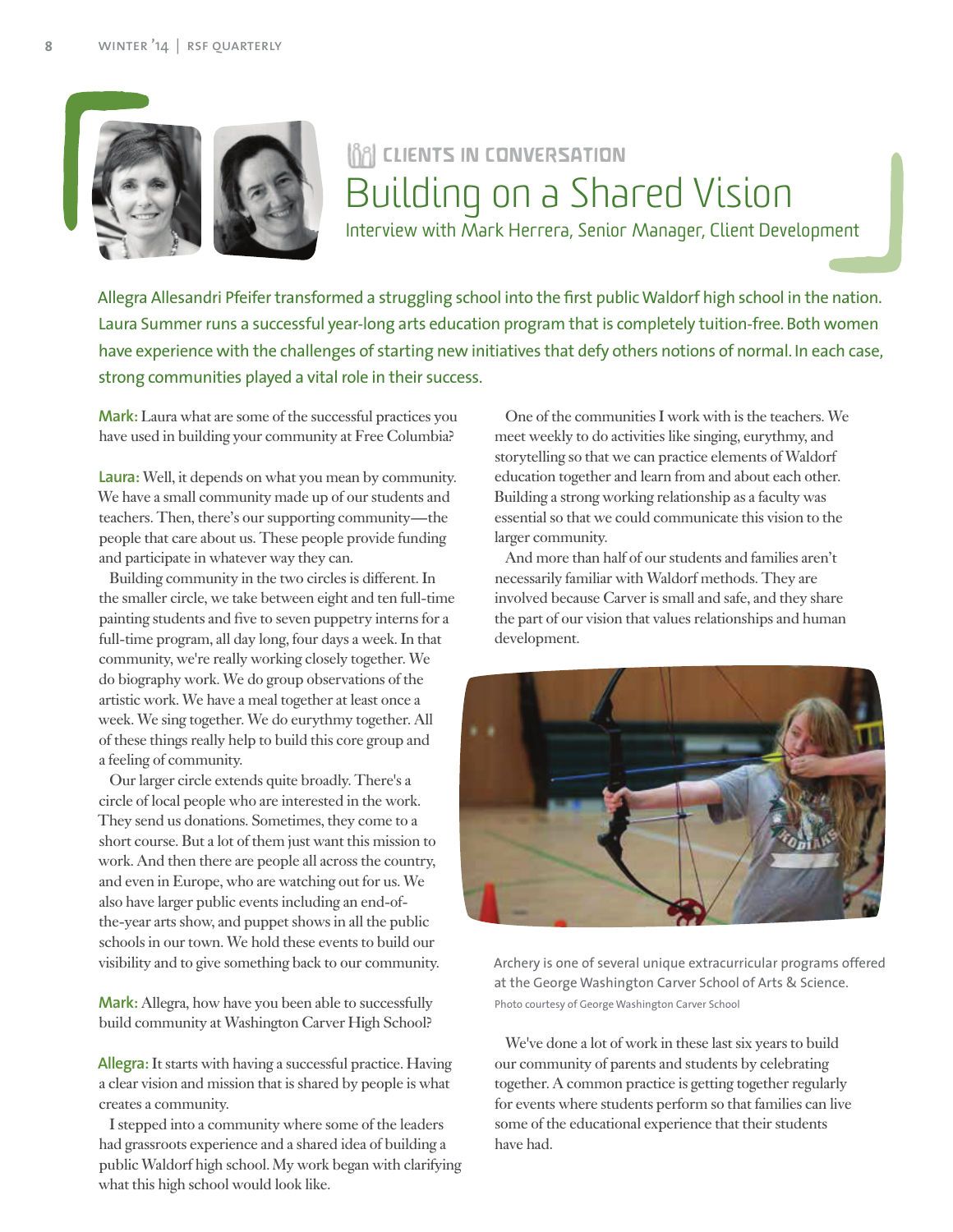**Mark:** What are some of the challenges or obstacles that you've faced in building these communities?

**Laura:** Free Columbia is still a small initiative. It's interesting that people often come to the full-time program, and they don't really understand what this year's worth of artistic process is about. Some of them have no relationship with Rudolf Steiner's work at all, but they are searching for something, and that draws them here.

### Having a clear vision and mission that is shared by people is what creates community. Having a clear vision and mission<br>that is shared by people is what<br>creates community.

 So it means that we have to be extremely specific about the expectations we have for the students. We don't have any set tuitions, we're not accredited, and we have this donation-based financial model—people think it's pretty crazy. But once they get involved, it becomes clear. It's just reaching that level of understanding within our community that is really challenging.

**Allegra:** One of the biggest obstacles that we had was inheriting a failing school. It was a huge challenge because we had kids and teachers who were frustrated, angry, and marginalized. I had to learn how to absorb that and build our own community with them. We did that by fostering relationships. We treated people with kindness and respect. And people repeatedly said, "Are you for real? We've never been treated like this in a public school before."

 I liked what Laura said regarding being really clear about the program. Within my district, our sister schools ridiculed us because we weren't understood. As we clarified who we were by building a community, by showing growth, both academically and in enrollment, it became clear to our peers that this was working in the public sector, it wasn't just a private school model.

 Another layer of challenges was in meeting district, state, and federal guidelines and requirements. In America, Waldorf schools have grown up and matured in total freedom as private schools. There was a lot of concern about these government regulations removing that freedom.

 By demonstrating the education, the curriculum, teacher expectations, student expectations, and outcomes, we have made it clear to the public education system and our private school peers that the public Waldorf schools are valid, valuable, and thriving educational environments. > > Continued on page 11

**Laura:** It's so interesting because what you have created is the strongest answer to objections that a Waldorf school can't exist within the public sector.

 People told me that my students wouldn't appreciate something unless they paid for it. Until we tried it, I didn't have a great response to that. But once we established this new model and it worked, then that was the best response to our critics. The living example is so powerful.

**Mark:** Laura, I'm interested in this model that you have created for sustaining support for your work in a gift economy. Can you talk about how it's working?

**Laura:** Free Columbia runs completely on contributions from many individuals, including our students. Sometimes, I do wonder if it's going to be working next month or next year, but so far, it is.

 As a teacher, that gives me this amazing feeling of freedom. I can give the very best that I have to my students and it isn't tied to what I owe someone for paying me a lot of money. You actually get to teach out of what you know is right for your students in the moment. It's such a strong feeling that I have given up teaching in any other model.

 I've also stopped selling paintings for money. We started two years ago having what we call an art dispersal, where we hang up lots of paintings and make them available to the community. Community members can become stewards of the art, which means they can take the art and keep it for as long as they want. They can pass it onto somebody else or give it back to the artist whenever they choose to.

 It was an amazing experience when we first did it. People just came and took the paintings off the walls and took them home. They emailed us about where they were hanging them and sent us pictures. It was as if, until then, the paintings had been out of work and unemployed.

 This has also become part of our financial model because people can contribute money to the endeavor and to support the artists.

**Mark:** Allegra, you've been cultivating this really practical and deep approach to educating. What have been some of the highlights or transformative moments for you?

**Allegra:** I'm actually inspired by some of the parallels that I'm hearing in what Laura has said. I'm reminded of a story about my students. They have a main lesson block in health and nutrition. In one activity, they harvest chard and kale from our garden and prepare it with eggs from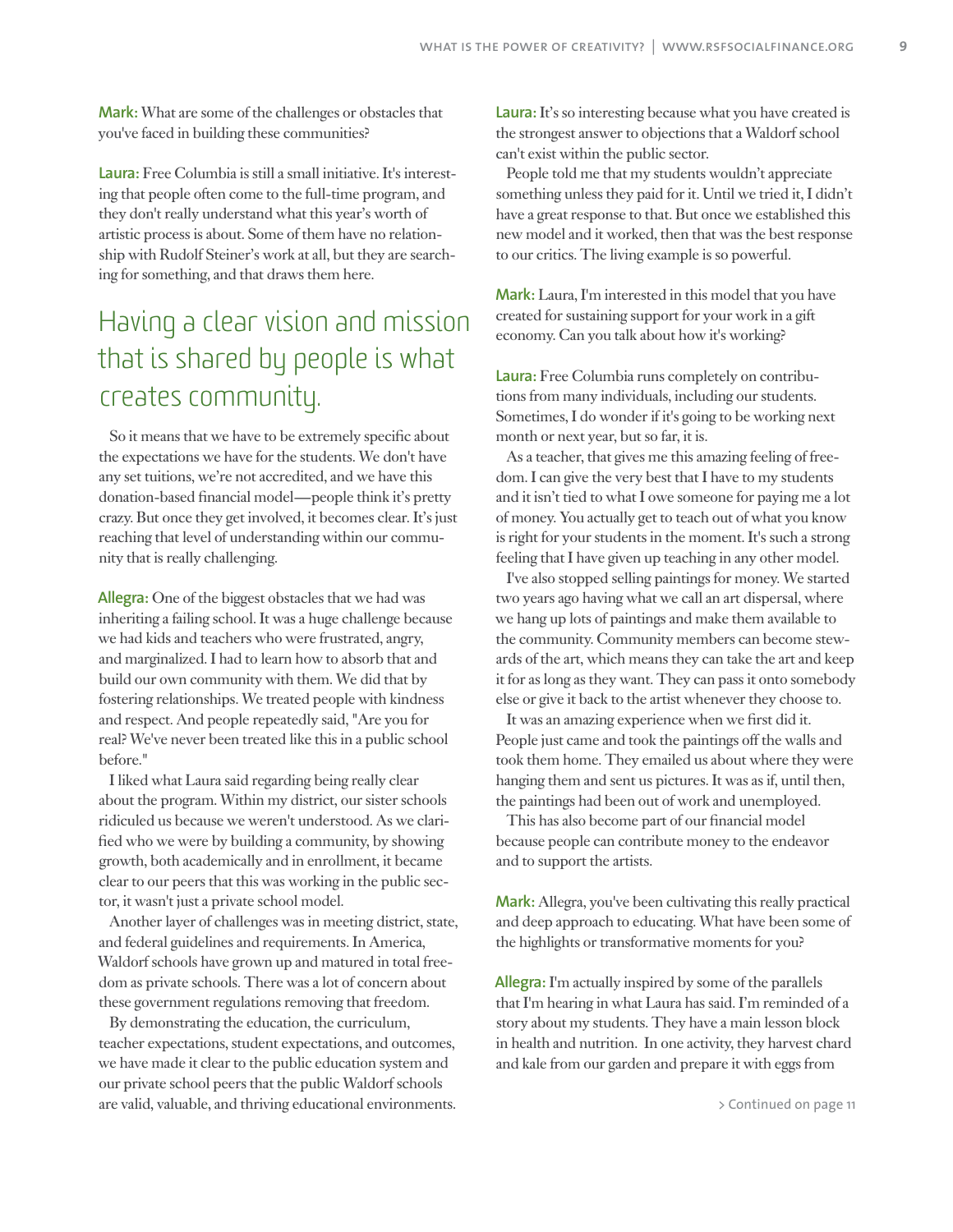> "Creatively Financing the Arts" continued from page 3

As of late, RSF has reinvigorated its historical focus on the arts. Given the state of our culture, the arts and access to them are more important than ever. At RSF, we believe the social value created through the growth of the arts has deep, long-term positive impact in the world. We invite you to join the conversation and share your insights into the arts and how we can create the systems necessary to support their financial and creative sustainability.  $\oint$ 

### **financing the arts**

While we are open to working with a range of arts organizations, we are particularly interested in those that:

- Provide access to in-house art education, training, or experience; or contract directly with schools and community-based organizations
- Provide technical or economic infrastructure for artists
- Utilize the arts for social and/or environmental transformation

All borrowers must have three or more years of operating history and minimum annual revenue of \$500,000. Loans we provide range from \$100,000 to \$5 million. RSF provides loans for construction or acquisition of property, and lines of credit.

Spread the word and contact us if you know of any great organizations in need of financing. Contact Reed Mayfield at 415.561.6175 or reed.mayfield@rsfsocialfinance.org.

> "More Than Murals" continued from page 7

collaborative partnership between a variety of organizations from both the for-profit and non-profit sector that have united to create a place rich with opportunities and resources.

To kick off their work in the neighborhood, Color Squad will be installing a community mural on Creative Action's new building once complete. The mural will face the Metro rail so that it can be seen and enjoyed by commuters and visitors to the Chestnut neighborhood each day. Creative Action hopes to become a solid foundation for the community's growth as a cohesive, innovative entity that welcomes and unites people of all ages and from all walks of life.

It's clear that Creative Action's Color Squad is making a mark on Austin's art culture and local community. Their strategy of using the arts as a means for youth development, community engagement, and revitalization offers a unique and innovative model for others.

"What is exciting about Color Squad is how the projects allow youth to create truly impactful art that actually changes public spaces," voices Torres. "Through this process, we hope participating youth will be empowered as they discover how visual art can be bigger than just themselves, that their ideas and their work speaks to the whole community, and that they develop a greater sense of connection and purpose in their city."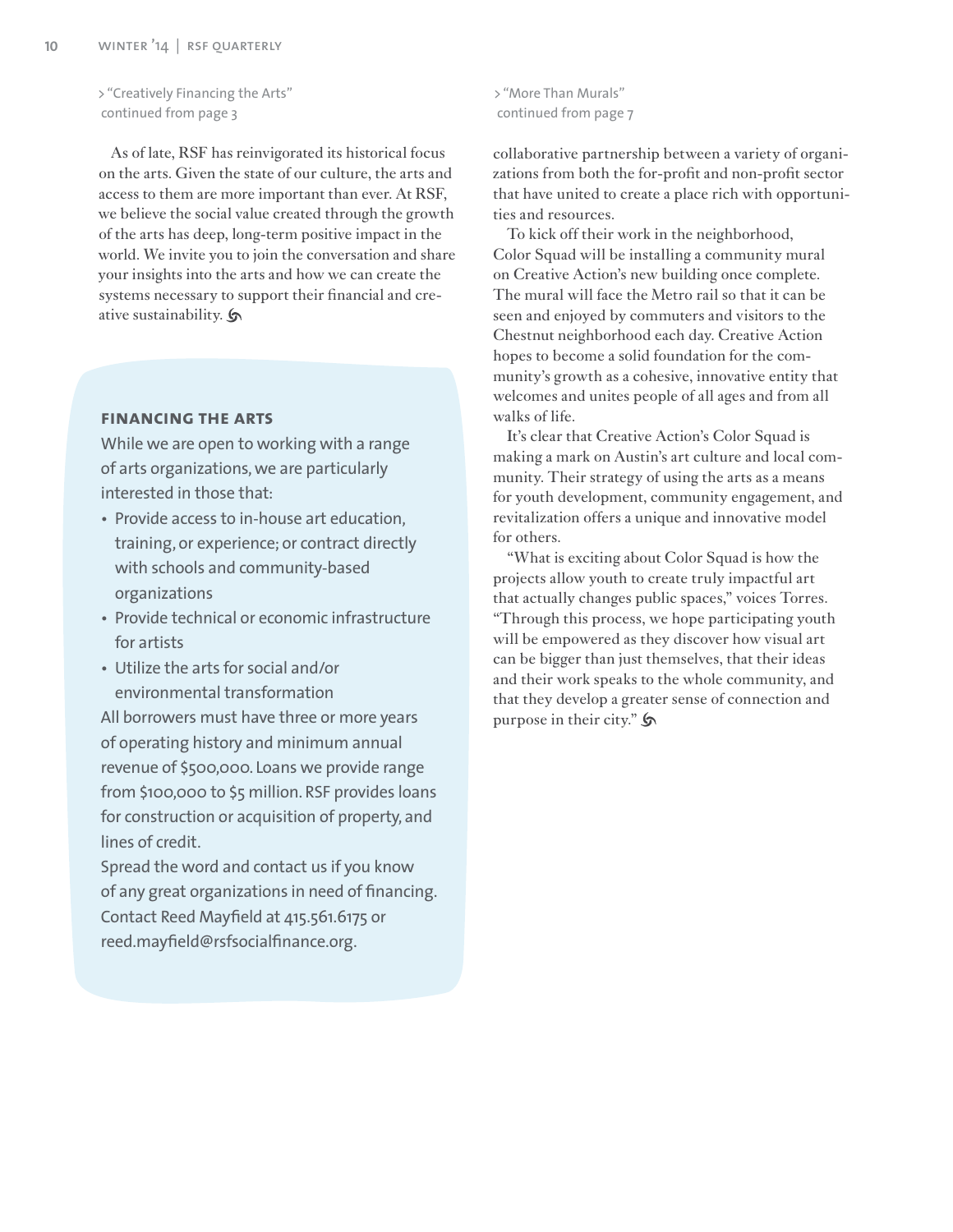> "Building on a Shared Vision" continued from page 9

our chickens. Students told us that they went home and cooked it all week long for their families—the most green vegetable they could remember eating.

 It's like the artwork going out into the communities, it's this learning that the students realize, "Here's something I grew in my own garden at school. We planted it, we harvested, and now, I can take it home and nourish my family." When that happens, you have families that are being supported by what's going on in the classroom.

 The art of our education is leaving the school campus with these kids and going into their homes—it's bringing health, nutrition, and love of learning home.

 In the first year of the school, I would go into classrooms to visit. The classrooms were chaotic. There was little respect for the teachers, for the learning environment, for the physical space. I walked into one classroom and greeted the teacher in the class. And one girl looked at me and said, "Why are you always smiling?" I thought, "Uh-oh, this is a really hard question to answer, because she thinks I'm happy." I was actually sad. I wasn't sure that this experiment of bringing Waldorf methods into the public sector was going to work. I had to think long and hard before I could answer truthfully. I replied, "Well, I love teenagers. I've always worked in high schools; it's the place in education I love. And that's why I'm here." And I literally felt like the earth shifted. The kids realized I was serious. They believed that they were in a new kind of environment where learning could be interesting and fun, and where adults would listen respectfully to them. This experience taught me about the incredible potency of Waldorf education. The potency is held in the relationships, the intentions, and the vision that we share which is transforming our communities.

**Mark:** To wrap up, is there anything that you've heard from one another that has really resonated with you?

**Allegra:** I really like hearing Laura talk about the movement of art in the community. I've heard John Bloom speak about the healthy movement of money. And I think it's true for art and other things. In my world, it might look like trying things, experimenting, not holding fast to certain protocols about education or what it's supposed to be, but rather exploring through relationship and a safe environment. This picture of movement and flow in an educational setting is really resonating for me.

**Laura:** Throughout this conversation I'm hearing surety that this deep level of intention does work. It isn't just that it works in a small, limited, cloistered place where

everybody has the same values or the same financial background. It can work for diverse groups of people. And when it does work, it can transform people and allow them to see things that they couldn't see before.

#### **allegra allesandri pfeifer**

is the principal of George Washington Carver School of Arts and Science, in Sacramento, CA, the first public Waldorf high school in the nation. She is a graduate of Sacramento Waldorf School and a founder and teacher of San Francisco Waldorf High School. Allegra earned her doctorate at UC Davis as part of her mission to bring Waldorf education to a wide variety of educational institutions. Sacramento City Unified School District serves 45,000 students and is the only school district in the US to support three public Waldorf schools educating over 1000 school children.

#### **laura summer**

is co-founder with Nathaniel Williams of Free Columbia, an arts initiative that includes a year-long program based on the fundamentals of painting as they come to life through spiritual science. She has been working with questions of color and contemporary art for 25 years and her approach is influenced by Beppe Assenza, Rudolf Steiner, and Goethe's color theory. Her work, to be found in private collections in the US and Europe, has been exhibited at the National Museum of Catholic Art and History in New York City and at the Sekem Community in Egypt.